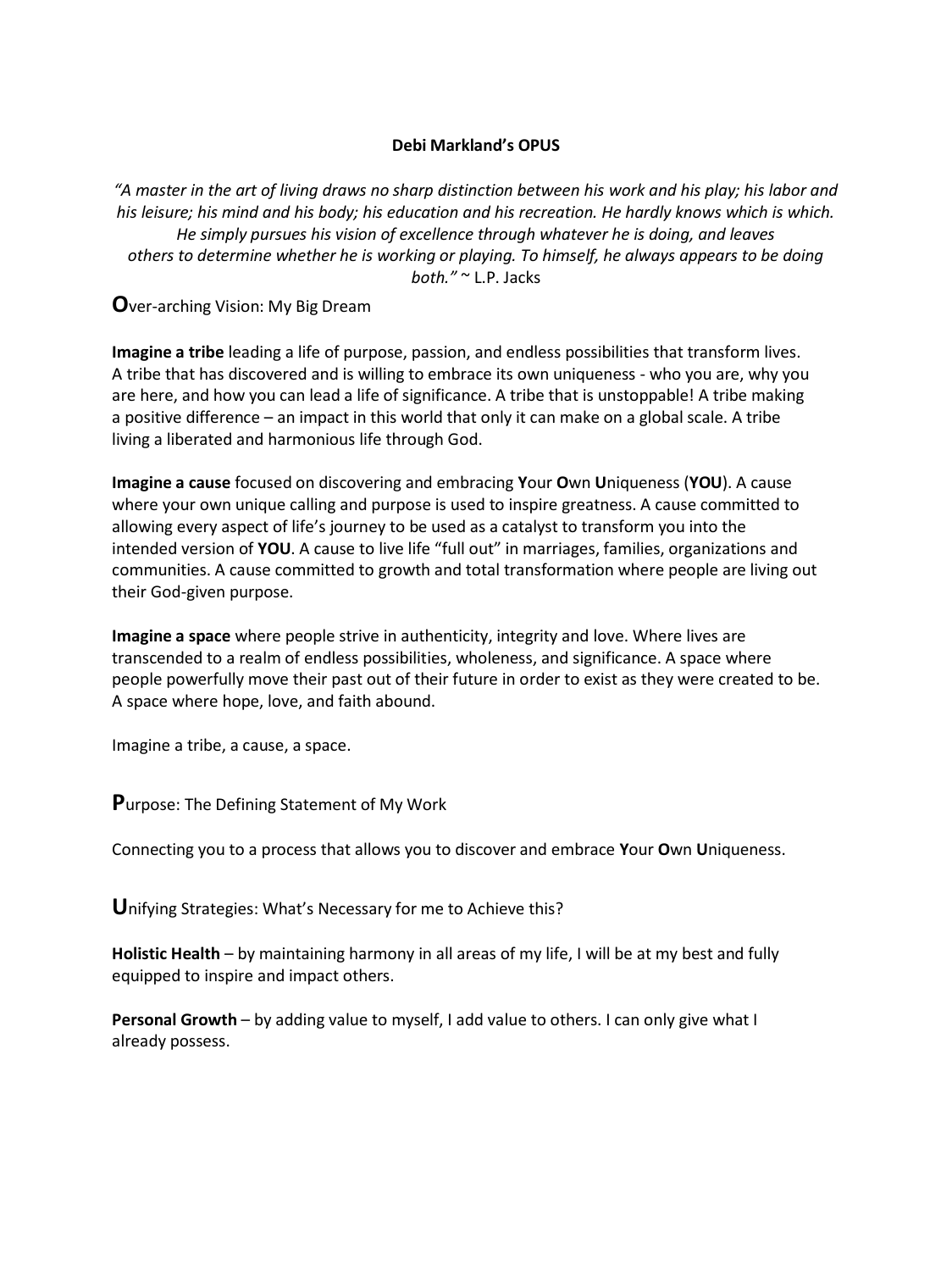**Collaborative Partnerships** - by connecting and collaborating with a select few like-minded people who think different thoughts but share the same values and diverse gifts, I will achieve my big dream.

**Empowering Resources:** by living out my OPUS and walking the talk, I am able to create content and provide processes to catalyze the tribe to discover and embrace their own uniqueness.

**Transformational Experiences** – by living powerfully and believing in others, I am capable of creating spaces that engage and challenge others to live out their unique calling and purpose.

**S**core Card for Significance: How do I Know I am Hitting My Target?

#### **Holistic Health:**

- **Spiritual** having daily quiet times in prayer, reading and meditating to connect with God; investing time in my relationship with the Source of my existence. Surrounding myself with spiritual mentors and relationships.
- Relational focusing on what matters most.
	- o *My role and responsibility as a wife to my soulmate, Michael*  actively enriching and building my relationship with my number one relationship on earth. Scheduling date nights and planning times then making them a priority. Attending marriage seminars (at least one per year) and mini vacations just the two of us. Continuously finding ways to honor and support him.
	- o *My role and responsibility as a mom to my 3 Little Marklands: Demί, Micaela and MJ* – Providing a haven of unconditional love, happiness and guidance with freedom for them to explore and discover their own uniqueness.
- Physical honoring my body by consuming nutrition-rich, whole foods; exercising 3 to 5 times per week and getting adequate rest of 7 to 8 hours per day. Obtaining regular preventative care: chiropractic care; acupuncture and massage.
- **Mental / Emotional** Scheduling time to visit with myself, unplugging from social media and technology to rejuvenate and maintain a healthy emotional core; Engaging in activities and intentionally surrounding myself with people and situations that promote my emotional well-being. Listening to music and dancing in the rain.

#### **Personal Growth:**

- **Content** investing time and money to consume and digest content that will assist me in helping others discover their own uniqueness.
- *Continuous Self-Improvement*  Engaging in continuous self-reflection, self- investment, and commitment to grow, to gain the tools and strategies to lead others.
- *Transformational Thinking*  Learning from teachers, mentors and coaches who challenge me to be the best "me" possible.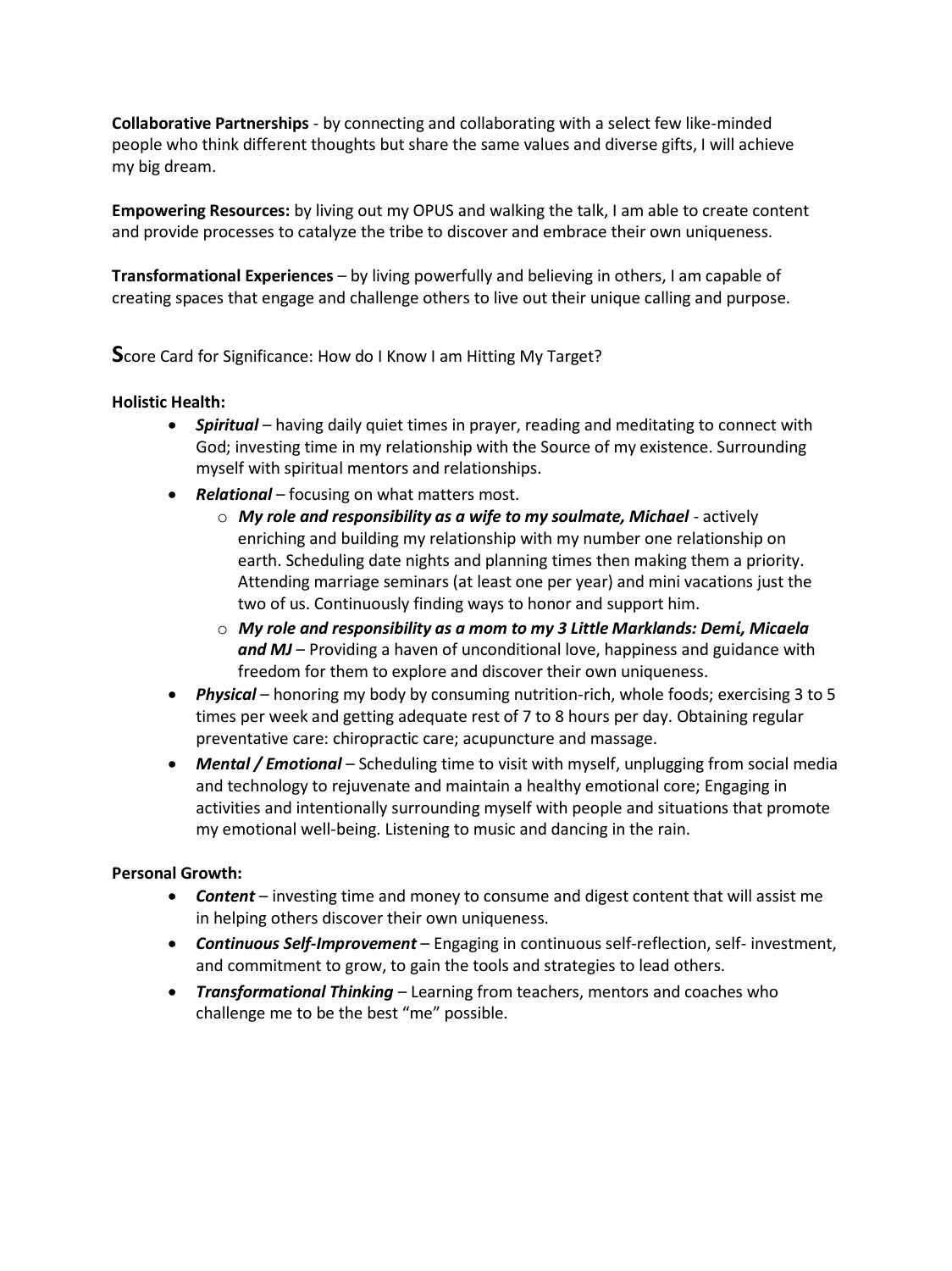### **Collaborative Partnership:**

- *Tribe*  Building a tribe committed to discovering and passionately embracing their unique place in God's plan for their life.
- *Cause*  Identifying programs that allow people consider and commit to the cause.
- *Space*  Designing locations (virtual and physical) that enable exploration, discovery, and transformation to take place.

### **Empowering Resources:**

- *Written*  Writing relevant information (from my thoughts, experiences and recommendations) in an authentic and passionate manner that will invite others to explore, discover and embrace their own uniqueness.
- *Verbal*  Speaking powerfully and truthfully using my own stories and message to empower, influence and embolden my audience to rethink their existence.
- *Visual*  Creating visual content that connects and engages the mind and captivates the heart.

## **Transformational Experiences:**

- *Teaching*  Identifying systems to teach information causing the generation of new thinking
- *Mentoring*  sharing experiences (successes and failures) that bring awareness and clarity to their own circumstance.
- *Coaching*  Working with a few high performers to assist with breakthrough results of discovering and embracing the answers that lies within.

#### **SIX PACK**

#### **Worldview - What I believe:**

God: I believe that God is the creator of all things, the source of all existence and the genesis from which all things come forth. I believe that God desires to be in relationship with each of us. I believe that God's greatest desire is for us to know how much he loves us and for us to experience his unconditional love.

**Faith:** I believe faith is the ability to see light with your heart when your eyes see only darkness. I believe faith is the space between fear and love. I believe that without faith, we are unable to live out our unique purpose in life.

**Family:** I believe family is the most important thing on earth. I believe that God uses the family to demonstrate his love, mercy and grace toward us. I believe that the values and principals taught and lived by a family can make a significant impact on the world. I believe my husband is the head of our family and that we are equal partners in our relationship to love, support and respect one another. As leader and co-leader of our family, we are equally responsible for (1)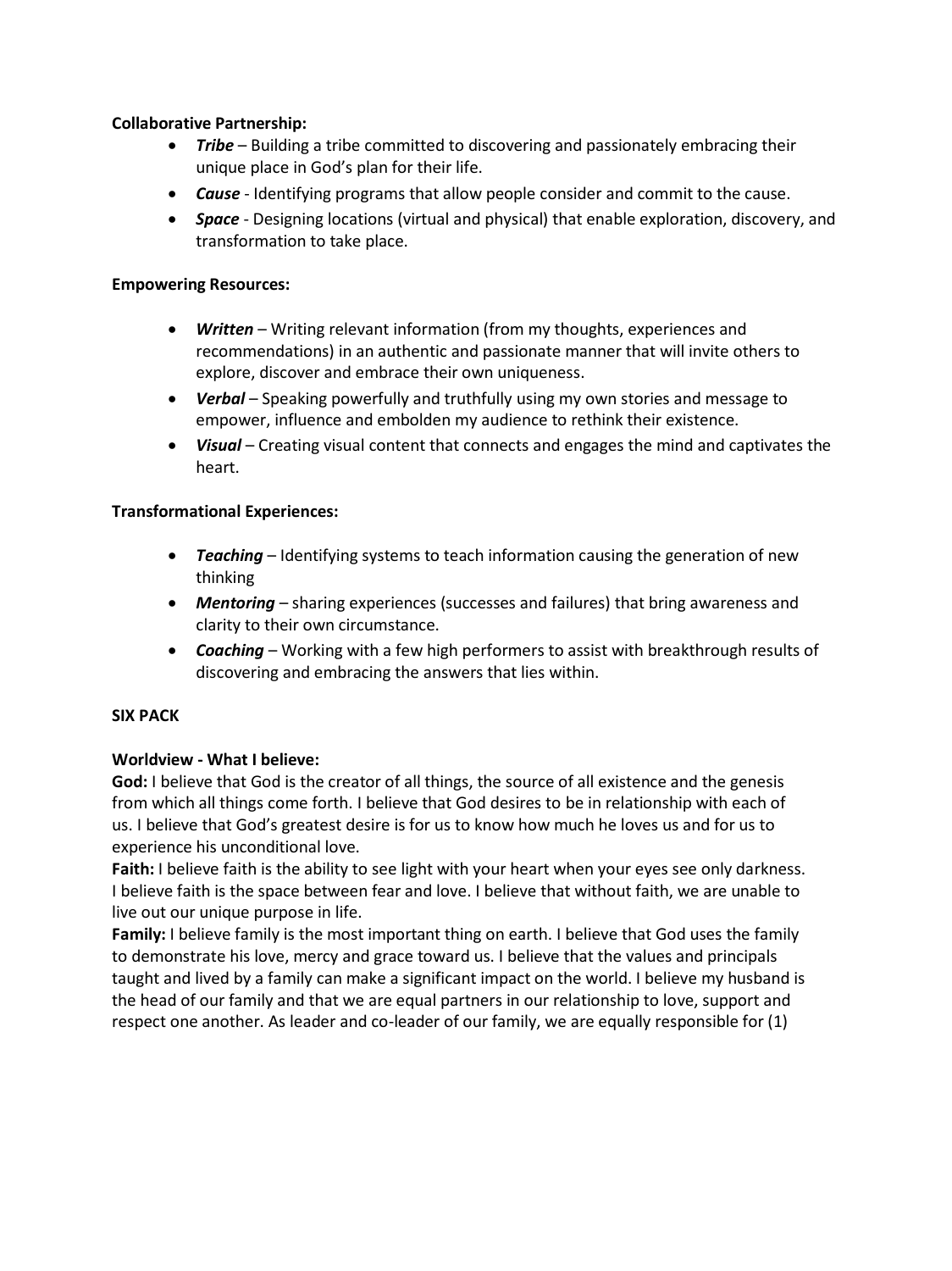modeling the lives of what it means to be true followers of Christ and (2) training and equipping our children to follow Christ in order to be valuable citizens in this world.

**People:** I believe that all people of every color, race, ethnicity, culture, physical ability or mental capacity are valuable in the eyes of God and were created with purpose. I believe I was born to contribute to and serve people by exhibiting God's unconditional love to them while connecting them to their unique purpose.

**Purpose:** I believe that it is our responsibility to pursue, discover and embrace our unique purpose in our lifetime. I believe that every experience in my life has equipped me to live out my unique purpose.

**Harmony:** I believe that because I strive to maintain harmony in my spiritual, physical, mental, emotional, intellectual realm, I will live a life of longevity, abundance and completeness. **Pain/Tragedy:** I believe that whatever pain or tragedy you experience in life, it can make you

stronger, wiser and more courageous if you allow it. I believe that on the other side of paid/tragedy lies blessings and an opportunity to experience God's intimate love and protection on a higher level.

**Happiness:** I believe that happiness is not a destination but rather it is a journey. I believe that happiness is a choice regardless of the circumstance and that it comes from within. **Integrity:** I believe that integrity is synonymous with truth. I believe that my integrity is my word and my word is who I am. I believe that my actions, values, thoughts and principals must eclipse in order for integrity to exist.

**Story**: I believe each person has a unique story that only they can tell. I believe that by telling your story you can inspire and even embolden others to transform their lives and reveal the greatness within.

# **Identity - Who I Am:**

I am a daughter of the Greatest Power that ever exist in this universe – I am a child of the Most High God.

I am saved by the sacrifice of Jesus Christ on the cross.

I am protected by God.

I am blessed by God.

I am loved, treasured and chosen by God.

I am uniquely and wonderfully made by God.

I am a wife who experiences God's wonderful grace and love through my husband.

I am a mother who is humbled by God's confidence in me to nurture, cherish and raise up my 3 precious children to love and respect Him.

I am a hero to my children.

I am a daughter, sister, aunt, and friend who is grateful for the love and support of my family.

I am an eternal learner.

I am a lover of people.

I am an author, speaker, coach and mentor.

I am a valuable contributor who intentionally adds value to others.

# **Principles – What I value:**

I value God who is so generous, merciful and unconditional in his love.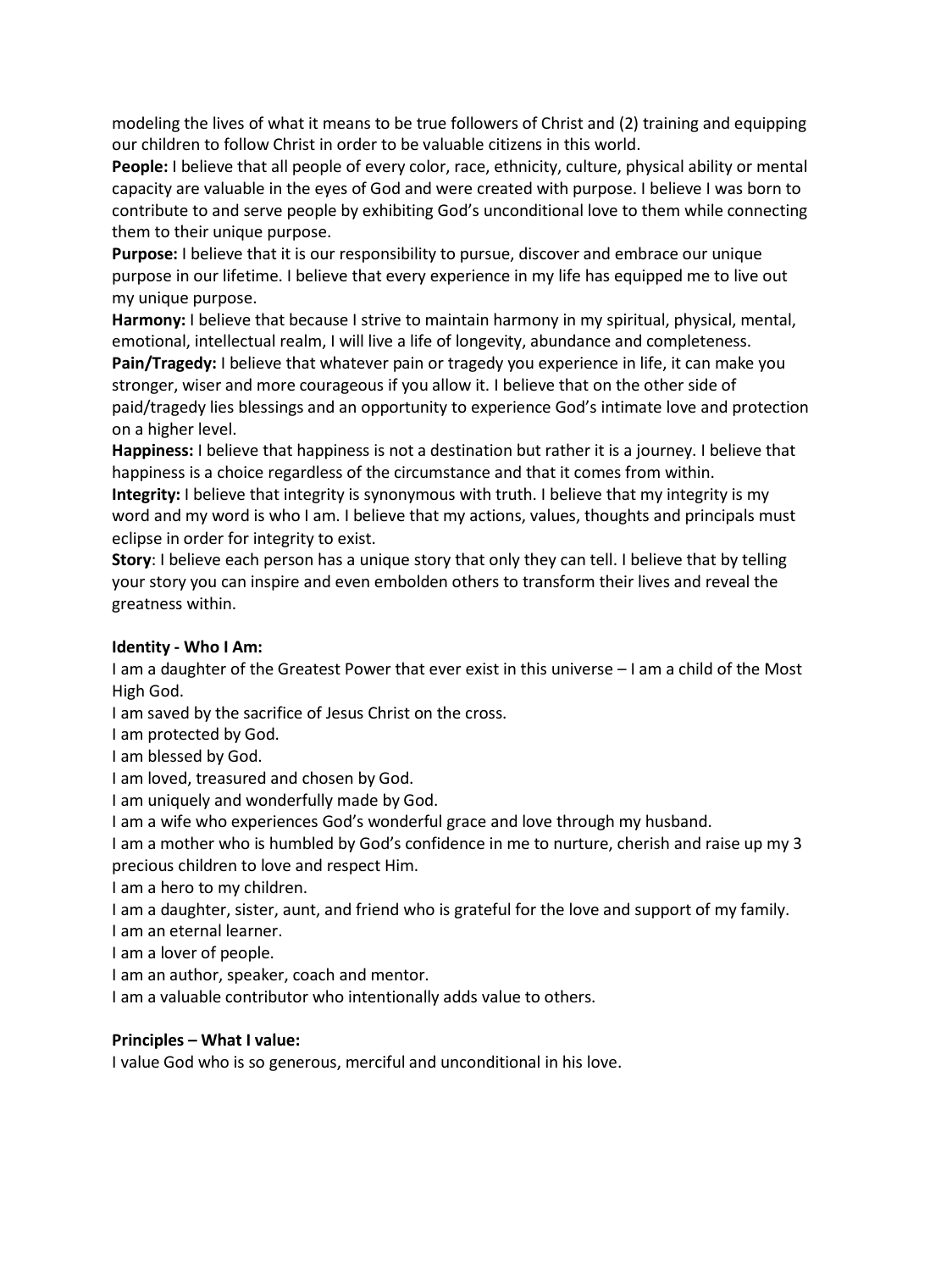I value the Bible because it is a wellspring of knowledge and the guidebook to live by.

I value myself because I am precious and unique.

I value my husband and our marriage which is rooted in God.

I value my children and our individual relationships.

I value my family and friends.

I value community and tribe and the gift of learning from others and teaching others

I value faith that makes it possible to continue even the darkest hours.

I value spiritual, emotional, mental, and physical health.

I value harmony in my life.

I value time as one of the most precious resources given by God.

I value life and the opportunity to make my existence count.

I value integrity and authenticity.

I value transformation and the chance to transcend into my very best self to help others.

I value abundance and the privilege to help others.

# **Passion – What I love:**

I love speaking truth into peoples' heart.

I love adding value to others and watching them transform.

I love dancing in the rain.

I love living full out.

I love laughing out loud as much as I can.

I love giving.

I love harmonizing my life and helping others to do the same.

I love helping others self-discover their purpose and passion

I love doing God's will.

I love helping others to come into an awareness of who God is and how much he loves them.

I love being creative.

I love working in collaboration with like-minded people.

I love traveling and experiencing new people, places and cultures.

I love making a positive difference in peoples' lives.

I love being victorious especially when it is accomplishing something that dispels my limiting beliefs.

I love people and helping them to achieve their hearts desires.

I love learning.

I love being an optimist – seeing the very best in people and situations.

I love visiting with myself and reflecting.

I love being me.

# **Purpose – Why I Live and Work**

I live and work out of gratitude to God.

I live and work to transform into the best version of me.

I live and work to inspire my children.

I live and work to lead a life of significance